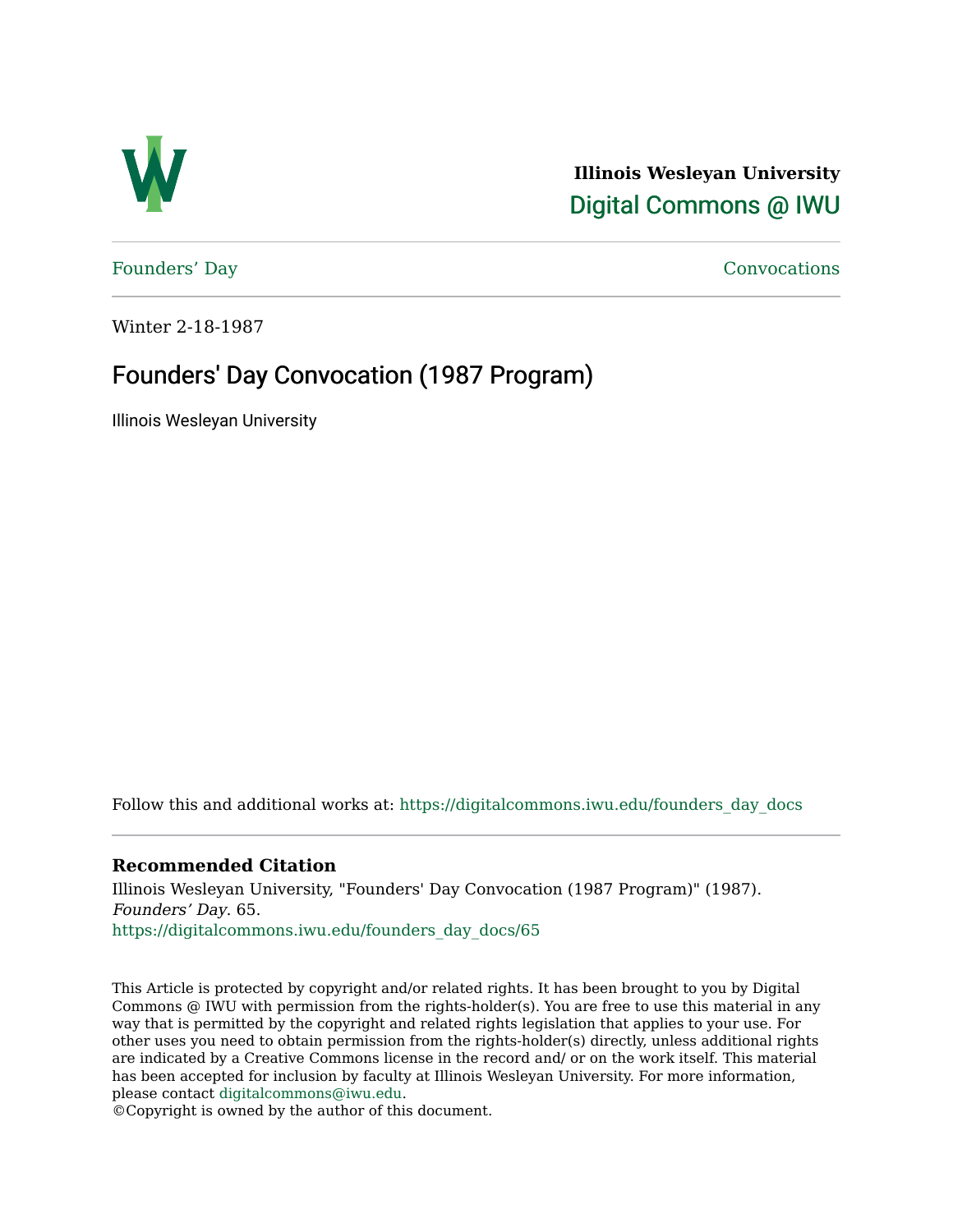# **Illinois** Wesleyan University

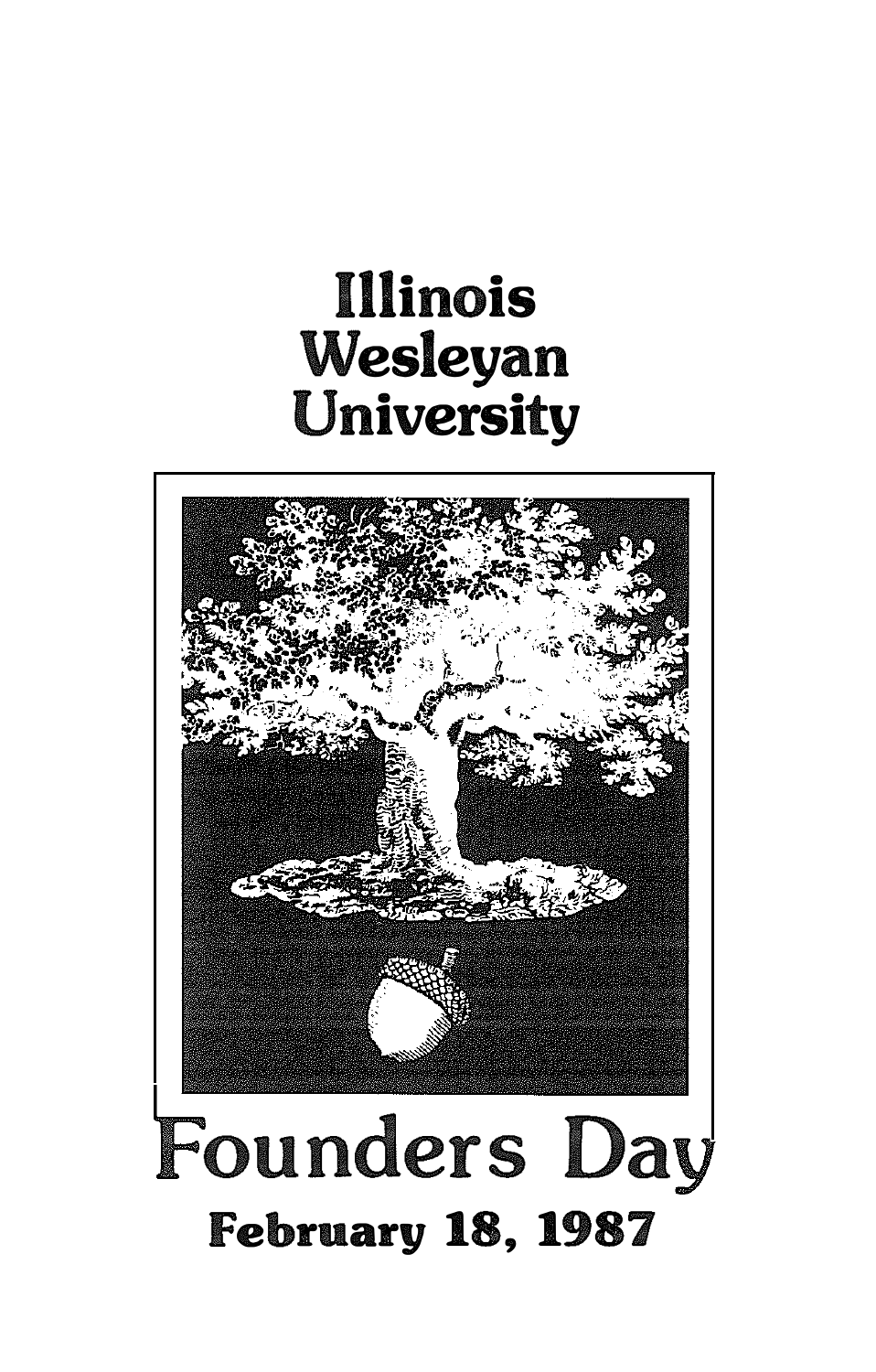

Warren Bryan Martin is Senior Fellow at the Carnegie Foundation for the Advancement of Teaching, Princeton, NJ. During his six years with the foundation, Dr. Martin has also served as Scholar-in-Residence and Senior Program Officer; participating, for example, in the study recently published under the title, College: The Undergraduate Experience in America. His own latest book, College of Character, won the Frederick Ness Award presented by the Association of American Colleges in 1984 as the best book on higher education.

Before coming to Carnegie in 1980, Dr. Martin had been active in philanthropy, research, college teaching and administration. He was vice-president of the Danforth Foundation and director of the Danforth Graduate Fellowship Program, 1974-80. He was research educator and director of development at the Center for the Study of Higher Education, University of California, Berkeley, from 1966 to 72. Earlier he had been provost and professor of history at Raymond College, University of the Pacific, and, still earlier, a faculty member and department chairman at Cornell College.

Dr. Martin holds the Doctor of Philosophy degree from Boston University. He has received five honorary degrees and several distinguished service awards. He is the recipient of the Outstanding Service Award presented by the Council of Independent Colleges (1986). Dr. Martin has been granted the Senior Research Award, University of London, under the Fulbright-Hays Act. He is a former member of the Senior Commission, Western Association of Schools and Colleges, and has been chairman of many accreditation committees. He is a member of the board of trustees at two colleges, and serves as consultant through the Educational Development Service to colleges and universities as well as to state, national, and international agencies.

Dr. Martin is the author of three books, the editor of two others, and has published more than fifty professional articles. He visits colleges and universities regularly as lecturer, researcher, and consultant. He also frequently addresses civic and religious organizations. His views on educational change and American values have been reported and evaluated by Time, Newsweek, and by the major media services.